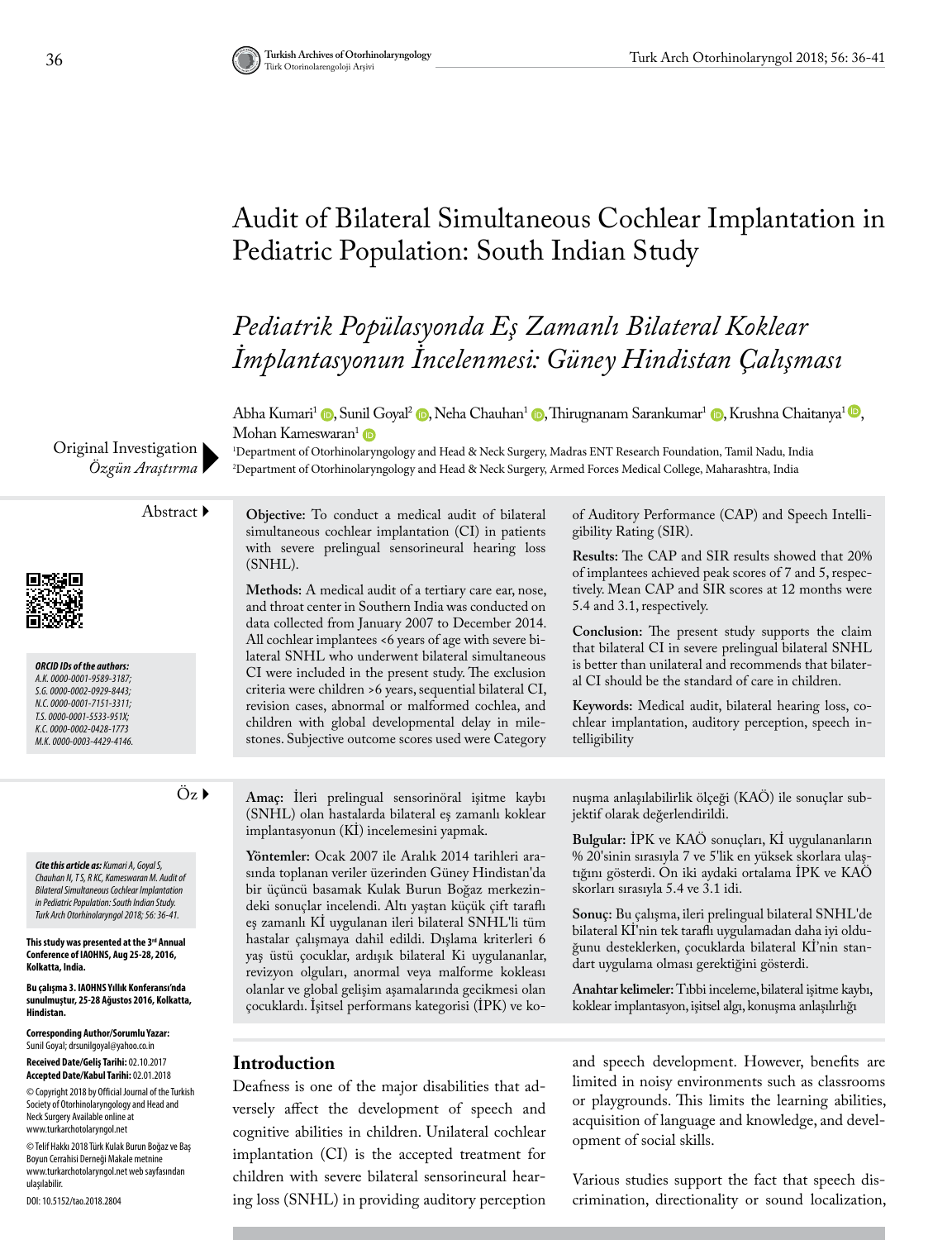hearing in noise, and speech are better with binaural implantation (1-4). Although the benefits of bilateral CI are debatable, it is gradually finding its own niche in developed countries worldwide (National Institute on Deafness and Other Communication Disorders, 2011). However, it is still uncommon in developing countries, mostly because of financial constraints and complications. Medical audits to assess the outcomes of bilateral simultaneous CI in children is lacking in developing countries such as ours. However, such medical audits from various centers across our country can serve in the future as both national and international reference scales of comparison.

The aim of the present study is to conduct a medical audit of subjective outcomes of bilateral simultaneous CI in children with severe bilateral congenital SNHL which would serve as a reference scale for future studies. The objectives include: 1) to record subjective outcome measures available at our center of all bilateral simultaneous CIs, 2) to record complications requiring cochlear reimplantation, and 3) to compare subjective outcomes with unilateral CI.

# **Methods**

A medical audit of a tertiary care ear, nose, and throat research and referral center in Southern India was conducted from January 2007 to December 2014. Informed consent was obtained from all the patients and the approval of the Institutional research ethics board was also obtained. Data were collected from our medical records department.

All children with severe bilateral SNHL who underwent bilateral simultaneous CI were included in the audit. The inclusion criteria comprised children <6 years of age. The exclusion criteria were children >6 years, sequential bilateral CI, revision cases, abnormal or malformed cochlea, and children with global developmental delay (delayed motor and communication milestones with lower intellectual function) to reduce bias in outcome measurements. All our implantees underwent CI using United States Food and Drug Administration approved cochlear implants.

Category of Auditory Performance (CAP) and Speech Intelligibility Rating (SIR) were used to record the subjective outcomes in implanted children at our center. CAP is a hierarchical scale of auditory perceptive ability ranging from 0 (i.e., no awareness of environmental sounds) to 7 (i.e., can use the telephone with a familiar talker). It is a measure of supraliminal performance denoting auditory performance in daily life (5, 6). On the other hand, SIR is used to qualitatively quantify speech intelligibility in day-to-day real-life situations. It consists of five performance categories ranging from "pre recognizable words in spoken language" to "connected speech is intelligible to all listeners" (7).

The secondary objective is to study the complications requiring cochlear reimplantation in bilateral CI and compare with available literature. However, measures such as sound localization, speech recognition in quiet and background noise, parental perception, and quality of life were not included in the audit as these data were not recorded at our center and hence not available.

Third, to compare the subjective outcome of bilateral simultaneous CI with unilateral CI at our center, appropriate age- and sex-matched unilateral CIs performed at our center during the study period were included. The exclusion criteria were unilateral cochlear implantees with abnormal or malformed cochlea and implantees with global developmental and revision cases to reduce bias in outcome measurements. In patients with severe congenital bilateral to profound hearing loss undergoing unilateral CI, the choice of ear for surgery at our center is decided based on anatomy, hearing levels of both ears, and the handedness of the patient. The ear with normal anatomy is given preference over the ear with abnormal radiologically detected inner ear or cochleovestibular nerve anatomy. In case the inner ear anatomy is normal in both ears, the ear with a slightly better hearing is given preference. If both the ears are equally worse with normal inner ear anatomy, then the individual is implanted on the side of his handedness as this would make the handling of the cochlear implant by the child easier.

Age and sex-matched bilateral CIs were compared with unilateral CI with respect to their subjective outcomes (CAP score and SIR rating) using Mann-Whitney U test (non parametric tests because of small sample size and non parametric data) and Statistical Package for the Social Sciences (SPSS) version 20.0 (IBM Corp.; Armonk, NY, USA).

# **Results**

The total number of patients who underwent CI at our institution during the study period was 632 out of which only 28 patients (4.43% of total CI) had bilateral (sequential or simultaneous) CI. At our center, CI is performed under two broad categories: 1) Tamil Nadu Chief Minister Health Insurance Scheme, under which unilateral CIs were done for all children under 6 years of age and 2) private patients. All private patients are appropriately counseled and explained about the difference between unilateral and bilateral cochlear implants with emphasis on benefits and cost involved, unless it is not indicated because of anatomical anomalies. All 28 patients who underwent bilateral cochlear implants were private patients who could afford the cost of two implants.

Among the 28 bilateral CIs, only six had sequential CI and the remaining 22 had simultaneous CI. Of the 22 bilateral simultaneous CI, 18 patients were <6 years of age and the remaining 4 were >6 years of age and were excluded from the audit. Of the 18 patients, three had a history of global developmental delay (delayed motor and communication milestones with lower intellectual function) and were again excluded from data collected to reduce bias. Thus, we had data of 15 patients with bilateral simultaneous CI available for audit. The male:female ratio was 8:7. The mean age at CI was 2.27 years with 12 implantees (80%) <3 years of age and three implantees (20%) between 3 and 6 years of age. All 15 patients had normal inner ear and cochleovestibular nerve anatomies.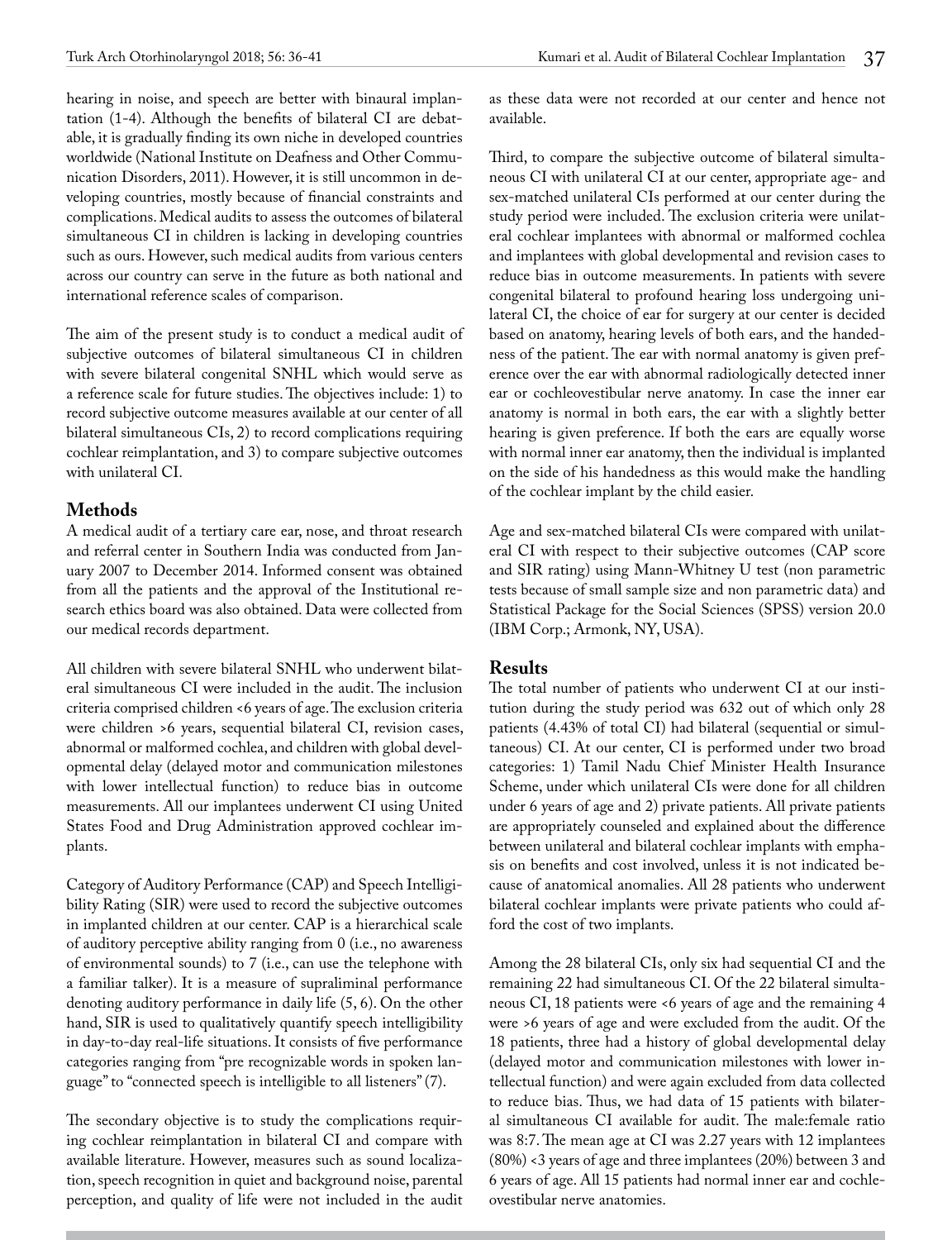The mean CAP scores were 3, 4, and 5.53 at 3, 6, and 12 months, respectively. The mean SIR ratings were 1.67, 2.00, and 3.13 at 3, 6, and 12 months, respectively. Results of CAP score showed that 20% (3 out of 15) of implantees achieved a score of category 7 (use of telephone with known listener) and 46.6% (7 out of 15) achieved a score of category 6 (understanding of conversation without lip reading) or more at 12 months. This was also evident with SIR with 20% (3 out of 15) achieving a score of 5 (connected speech is intelligible to all listeners and child is understood easily in everyday contexts) and 53.3% (8 out of 15) of children achieving a score of 4 (connected speech is intelligible to a listener who has little experience of a deaf person's speech) or more at 12 months of implant age. Details are as shown in Table 1.

Overall, there were two cases (2 ears out of the 30 ears, 6.67%) that required cochlear reimplantation, both having unilateral hard failure of the device, one after 3 years and the other after 10 years. Among the unilateral implantees (604 ears during the study period), a total of 22 ears (3.64%) had revision CI surgery. The most common cause was device failure (59.1%) followed by surgical site infection, middle ear infection, and electrode array malposition and extrusion. The other causes for cochlear reimplantation such as surgical site infection, electrode array extru-

**Table 1.** List of patients implanted with bilateral CI. Subjective outcomes of the bilateral simultaneous cochlear implantees at 3, 6, and 12 months and mean scores

| Patient serial number | Age at CI in years/sex | Subjective outcome scores |                                 |                |                               |                |                |  |  |
|-----------------------|------------------------|---------------------------|---------------------------------|----------------|-------------------------------|----------------|----------------|--|--|
|                       |                        |                           | Category of auditory perception |                | Speech intelligibility rating |                |                |  |  |
|                       |                        | 3 months                  | 6 months                        | 12 months      | 3 months                      | 6 months       | 12 months      |  |  |
| $\mathbf{1}$          | 1.3/M                  | 3                         | $\overline{4}$                  | 5              | $\sqrt{2}$                    | $\overline{c}$ | $\overline{4}$ |  |  |
| 2                     | 2/F                    | 3                         | $\overline{4}$                  | 6              | $\mathbf{1}$                  | $\mathbf{1}$   | 2              |  |  |
| 3                     | $6/M$                  | 4                         | 6                               | $\overline{7}$ | 3                             | $\overline{4}$ | 5              |  |  |
| 4                     | 4/F                    | 2                         | 3                               | 5              | $\mathbf{1}$                  | $\mathbf{1}$   | $\mathbf{1}$   |  |  |
| 5                     | $1.17/\hbox{M}$        | $\mathbf{1}$              | 2                               | $\overline{4}$ | $\mathbf{1}$                  | $\mathbf{1}$   | $\mathbf{1}$   |  |  |
| 6                     | 1.41/M                 | $\boldsymbol{2}$          | 3                               | 5              | $\mathbf{1}$                  | $\mathbf{1}$   | $\overline{2}$ |  |  |
| $\overline{7}$        | 2.5/M                  | $\overline{2}$            | 3                               | 6              | $\mathbf{1}$                  | 3              | 5              |  |  |
| 8                     | 1/M                    | 3                         | $\overline{4}$                  | $\sqrt{5}$     | $\overline{2}$                | $\overline{2}$ | $\overline{4}$ |  |  |
| 9                     | 3.41/M                 | 3                         | 3                               | 5              | $\mathbf{1}$                  | $\mathbf{1}$   | 2              |  |  |
| 10                    | 1.75/M                 | 4                         | 5                               | 6              | 2                             | 3              | $\overline{4}$ |  |  |
| 11                    | 1.25/F                 | 2                         | $\overline{4}$                  | 5              | $\mathbf{1}$                  | $\mathbf{1}$   | 2              |  |  |
| 12                    | 3/F                    | 4                         | $\overline{4}$                  | 6              | $\mathbf{1}$                  | $\mathbf{1}$   | $\overline{4}$ |  |  |
| 13                    | 2.66/F                 | 4                         | 5                               | $\overline{7}$ | $\overline{2}$                | 3              | 4              |  |  |
| 14                    | 1.33/F                 | 2                         | 3                               | 4              | $\mathbf{1}$                  | $\mathbf{1}$   | 2              |  |  |
| 15                    | 1.25/F                 | 6                         | $\overline{7}$                  | $\overline{7}$ | 5                             | 5              | 5              |  |  |
| Mean                  | 2.27                   | 3                         | $\overline{4}$                  | 5.53           | 1.67                          | 2.00           | 3.13           |  |  |

CAP: category of auditory performance; CI: cochlear implantation; SIR: speech intelligibility rating

**Table 2.** Etiology of cochlear implant failures and reimplantation among cochlear implantee at our center

|                                                      | Etiology       |                |                   |                    |                      |                     |           |            |
|------------------------------------------------------|----------------|----------------|-------------------|--------------------|----------------------|---------------------|-----------|------------|
|                                                      | Device failure |                | Surgical          | Electrode          | Electrode            | Middle ear disease  |           |            |
|                                                      | Hard failure   | Soft failure   | site<br>infection | array<br>extrusion | array<br>malposition | Active squamous COM | Infection | Total      |
| Unilateral CI $(n=604 \text{ cars})$                 | 11             | 2              | 4                 |                    | 2                    |                     |           | 22 (3.64%) |
| Bilateral simultaneous CI<br>$(n=30 \text{ cars})$   | 2              | $\mathbf{0}$   | $\mathbf{0}$      | $\mathbf{0}$       | $\mathbf{0}$         | $\mathbf{0}$        | $\Omega$  | 2(6.67%)   |
| Total                                                | 13             | $\overline{2}$ | 4                 | 1.                 | 2                    |                     |           | 24         |
| CI: cochlear implantation; COM: chronic otitis media |                |                |                   |                    |                      |                     |           |            |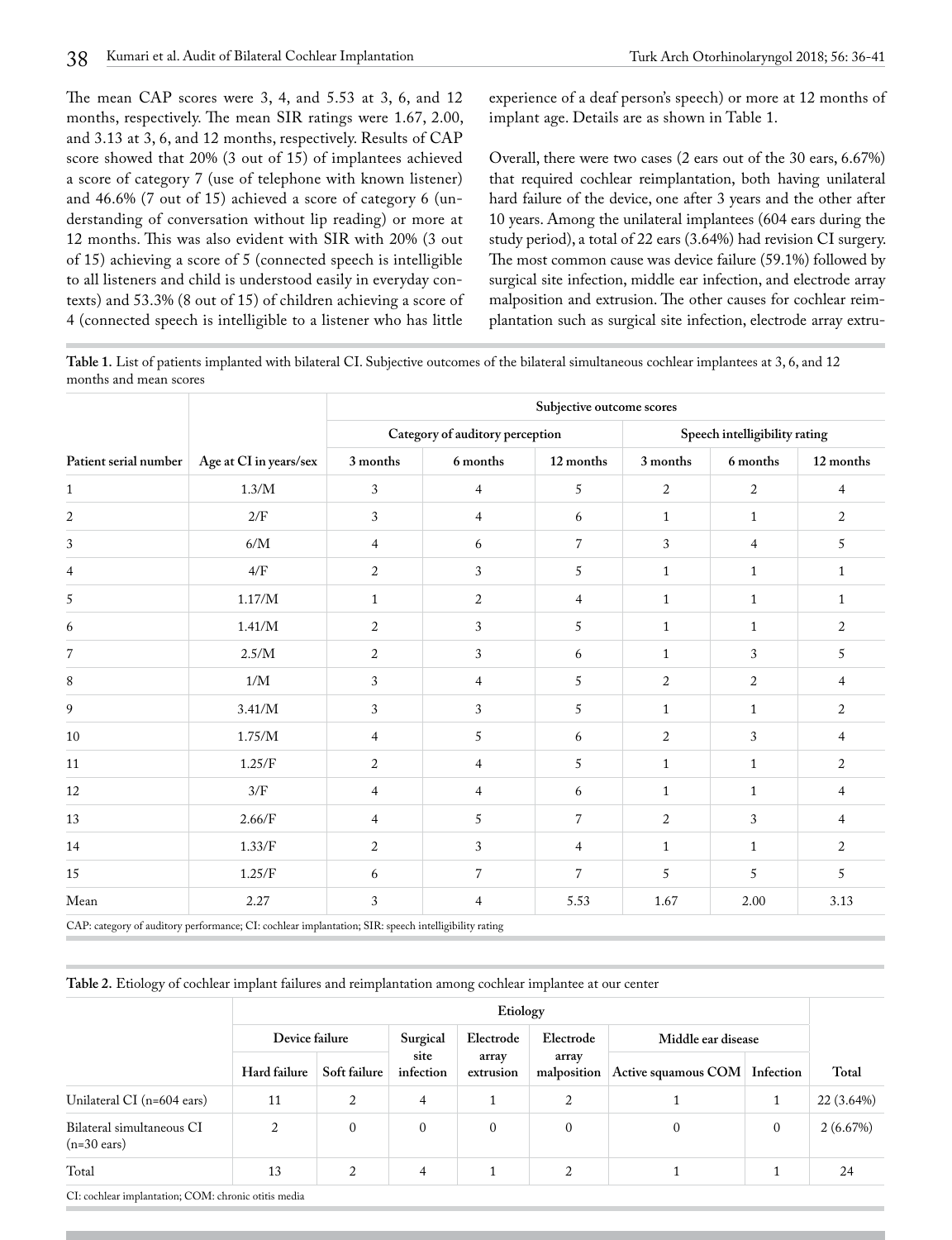|                                                                                                      |          |          | Categroy of auditory perception (CAP) mean score | Speech intelligibility rating (SIR) mean score |          |           |  |  |
|------------------------------------------------------------------------------------------------------|----------|----------|--------------------------------------------------|------------------------------------------------|----------|-----------|--|--|
| Subjective outcome measures                                                                          | 3 months | 6 months | 12 months                                        | 3 months                                       | 6 months | 12 months |  |  |
| <b>Bilateral CI</b>                                                                                  |          |          | 5.53                                             | 1.67                                           | 2.00     | 3.13      |  |  |
| Unilateral CI                                                                                        | 2.06     | 3        | 4.73                                             | 1.20                                           | 1.73     | 2.73      |  |  |
| Mann-Whitney U test: p                                                                               | 0.041    | 0.05     | 0.04                                             | 0.31                                           | 0.84     | 0.49      |  |  |
| CAP: category of auditory performance; CI: cochlear implantation; SIR: speech intelligibility rating |          |          |                                                  |                                                |          |           |  |  |

**Table 3.** Comparison of outcome of bilateral simultaneous cochlear implantation versus unilateral cochlear implantation

sion or malposition, and middle ear disease were not present among the bilateral implantees. Details are shown in Table 2.

Age- and sex-matched bilateral CIs were compared with unilateral CI with respect to their subjective outcomes (CAP and SIR) as shown in Table 3. In view of small sample size and nonparametric data, Mann-Whitney U test was performed for statistical significance between the two groups. It was found that although there was a statistically significant difference in the auditory perception (better in bilateral CI), there was no statistically significant difference between the two groups in terms of speech intelligibility.

### **Discussion**

Unilateral CI has successfully provided significant improvement in auditory perception and speech intelligibility in children with severe bilateral SNHL. Substantial body of literature (1-4), including William House Cochlear Implant Study Group (CISG), acknowledges the benefits of bilateral CI and endorses it in clinically appropriate children (8). William House CISG states that use of two CIs substantially expands the receptive sound field, which is consistent with the psychoacoustic literature. A study has shown that with simultaneous bilateral CI, there is no interaural difference in latency between the two sides unlike sequential implants that result in potential disruption to bilateral brainstem processing based on timing cues (9).

In the present audit, we had a total of 15 bilateral simultaneous implantees with a male:female ratio of 8:7. A total of 80% of implantees were ≤3 years.

In the present audit of bilateral simultaneous CI, CAP score of 6 or more was achieved in 46.6% of implantees and an SIR score of 4 or more was achieved in 53.3% of implantees at 1 year of auditory verbal therapy post-implantation. Mean CAP score and SIR score at 12 months were 5.4 and 3.1, respectively, in the present study as shown in Table 1. The CAP test results of a medical audit performed at our center few years ago for children and adults with unilateral CI showed that 23% of implantees achieved a score of category 6 or more at 12 months of auditory verbal habilitation after implantation between 1-5 years of age (10). The study also observed in its audit that children in the age group of 1-5 years with unilateral CI achieved a peak CAP score of 7 in 10% and a peak SIR score of 5 in 13% at 12 months of auditory verbal therapy. In the present study on comparing age- and sex-matched bilateral simultaneous CIs with unilateral CIs with respect to subjective outcome score, a statistically significant better outcome in terms of auditory perception was obtained in the bilateral CI group. However, there was no statistically significant difference in terms of speech intelligibility outcomes.

Binaural mechanisms that use head shadow effect and central processing of cues based on timing, frequency, and level between ears markedly enhance speech understanding and sound localization compared with listening with only one ear, and it is clear that both children and adults perform better with two CIs than with one (8). Both peak CAP and SIR scores at 1 year are higher in the present study with bilateral simultaneous CI than in our previous medical audit of unilateral CI. We can establish two possible assumptions from the outcomes. First, bilateral implantees have better auditory perception and speech intelligibility than unilateral implantees. Second, and the more logical assumption, bilateral implantees achieve peak auditory perception and speech intelligibility faster than unilateral implantees. Only a long-term study (follow-up data of 5-10 years) will be able to decide if unilateral implantees are able to catch up with bilateral implantees in terms of outcomes.

The limitation of CAP and SIR is an ordinal, nonlinear scale (5-7). This implies that it cannot be assumed that change in performance from categories 1 to 3 is equivalent to that from categories 2 to 4. It is also unclear how much superior one category level is from another. Hence, consideration needs to be given to these factors while using CAP and SIR scoring. However, CAP and SIR scoring systems are practical and accepted standard scaling criteria for auditory performance and speech perception after CI in children (5-7); hence, it is in our center and in the present audit.

Children with bilateral implants have advantage of binaural summations. Binaural summation is defined as the sensation that a signal is perceptually louder when hearing with two ears compared with one ear. A meta-analysis by Schafer et al. (11) and others has shown that bilateral CI recipient has a better advantage in noise by improvement in speech recognition in noise compared with a unilateral CI recipient (12, 13). Many studies have reported marked improvements in head shadow effects and squelch effect when comparing single versus bilaterally implanted patients (13-15). There is also a significant improvement in quality of life in children implanted with bilateral CI as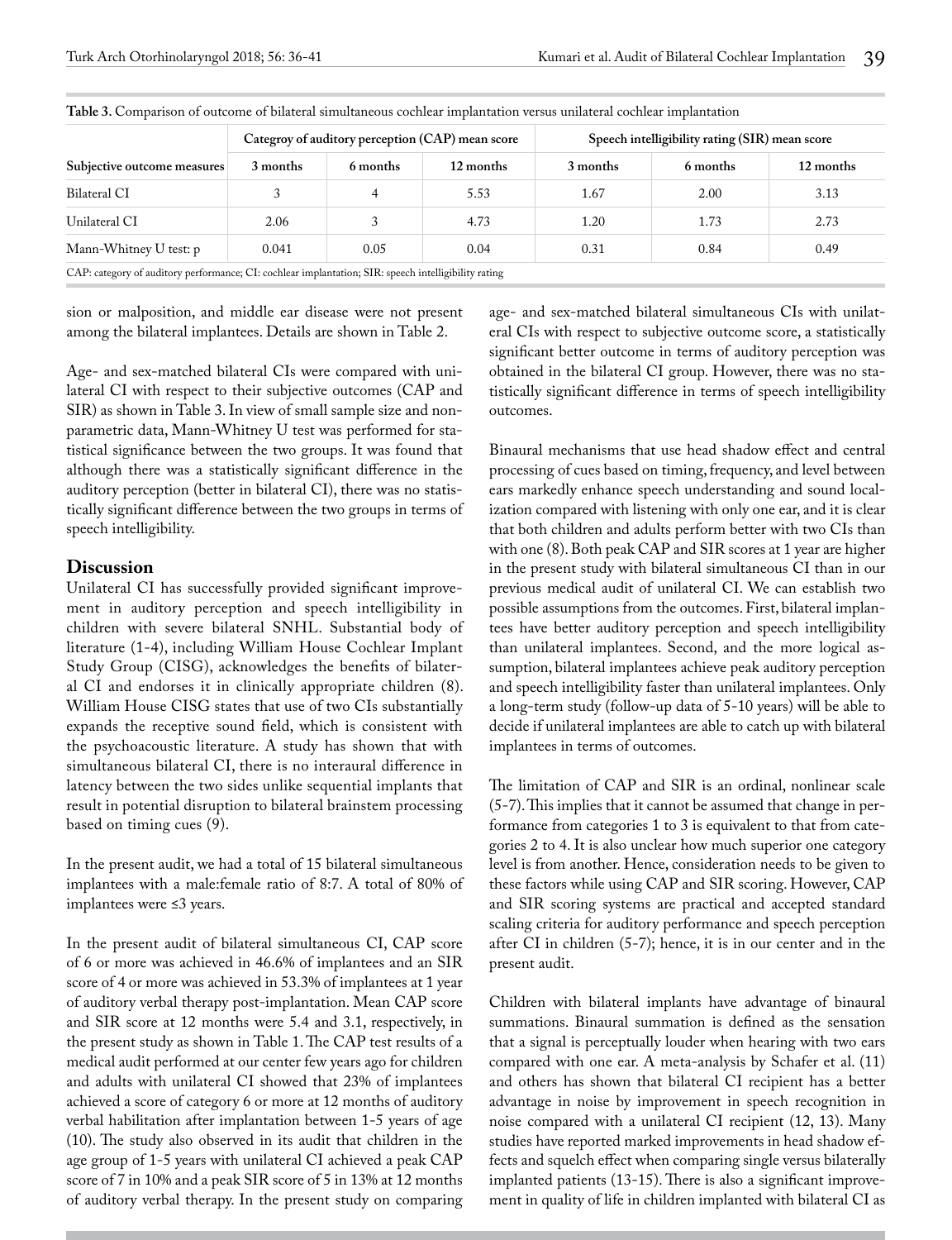compared with unilateral CI (16). In the present audit, we did not have data to assess the binaural summation benefit, parental perception, and quality of life measure.

The incidence of revision CI surgery from various studies around the world ranges from 4.1% to 18.5% with higher incidence in children than adult implantees (17-19).

The most common reason for cochlear reimplantation worldwide includes device failure (58%-78%) followed by medical causes (3%-37%) and electrode displacement (6%-16%) (17, 20, 21). The only indication of cochlear reimplantation in the present study was two cases of hard failure of device (6.67%) for bilateral CI as depicted in Table 3. This factor of need for cochlear reimplantation can be a huge financial burden for patients and needs to be explained to the family during counseling for bilateral CI.

Several studies and CISG have advocated for bilateral CI to be considered the standard of care treatment option for adults and children with bilateral advanced degree of SNHL (8, 22). Our audit performed in a developing country supports bilateral CI in children with severe bilateral SNHL. However, future studies with large number of patients and long-term follow-up data are required to give a conclusive statement.

#### **Limitation of the study**

Since the sample size was small, no statistical correlation was carried out. Since data for sound localization test, binaural summation and hearing in noise test, parental satisfaction, and quality of life measures were not available, they were not evaluated and studied.

# **Conclusion**

The present audit supports the claim that bilateral CI in severe prelingual bilateral SNHL is better than unilateral CI, which is statistically significant for auditory perception, however, at increased cost. We also recommend that future studies should be performed to analyze the sound localization capability and hearing in noise test of bilateral implantees and compare it with unilateral implantees.

**Ethics Committee Approval:** Ethics committee approval was received for this study from the ethics committee of Madras ENT Research Foundation (MERF EC-AUG 16/16).

**Informed Consent:** Written informed consent was obtained from patients who participated in this study.

#### Peer-review: Externally peer-reviewed.

**Author Contributions:** Concept - M.K., A.K., S.G., N.C., T.S., K.C.; Design - M.K., A.K., S.G., N.C., T.S., K.C.,; Supervision - M.K., A.K., S.G., N.C., T.S., K.C.,; Materials - A.K., S.G.; Data Collection and/ or Processing - A.K., S.G., K.C.R.; Analysis and/or Interpretation - A.K., S.G., N.C.; Literature Review - A.K., T.S.; Writing - S.G., A.K.; Critical Reviews - M.K.

**Conflict of Interest:** No conflict of interest was declared by the authors.

**Financial Disclosure:** The authors declared that this study has received no financial support.

**Etik Komite Onayı:** Bu çalışma için etik komite onayı Madras KBB Araştırma Vakfı'ndan alınmıştır (MERF EC-AUG 16/16).

**Hasta Onamı:** Yazılı hasta onamı bu çalışmaya katılan hastalardan alınmıştır.

**Hakem Değerlendirmesi:** Dış bağımsız.

**Yazar Katkıları:** Fikir - M.K., A.K., S.G., N.C., T.S., K.C.; Tasarım - M.K., A.K., S.G., N.C., T.S., K.C.; Denetleme - M.K., A.K., S.G., N.C., T.S., K.C.; Gereçler - A.K., S.G.; Veri Toplanması ve/veya İşlemesi - A.K., S.G., K.C.R.; Analiz ve/veya Yorum - A.K., S.G., N.C.; Literatür Taraması - A.K., T.S.; Yazıyı Yazan - S.G., A.K.; Eleştirel İnceleme - M.K.

**Çıkar Çatışması:** Yazarlar çıkar çatışması bildirmemişlerdir.

**Finansal Destek:** Yazarlar bu çalışma için finansal destek almadıklarını beyan etmişlerdir.

#### **References**

- 1. Tyler RS, Gantz BJ, Rubinstein JT, Wilson BS, Parkinson AJ, Wolaver A, et al. Three-month results with bilateral cochlear implants. Ear Hear 2002; 23(1 Suppl): 80S-9S. **[\[CrossRef \]](https://doi.org/10.1097/00003446-200202001-00010)**
- 2. Müller J, Schon F, Helms J. Speech understanding in quiet and noise in bilateral users of the MED-EL COMBI 40/40+ cochlear implant system. Ear Hear 2002; 23: 198-206. **[\[CrossRef \]](https://doi.org/10.1097/00003446-200206000-00004)**
- 3. Nopp P, Schleich P, D'haese P. Sound localization in bilateral users of MED-EL COMBI 40/40+ cochlear implants. Ear Hear 2004; 25: 205-14. **[\[CrossRef \]](https://doi.org/10.1097/01.AUD.0000130793.20444.50)**
- 4. van Hoesel RJ. Exploring the benefits of bilateral cochlear implants. Audiol Neurootol 2004; 9: 234-46. **[\[CrossRef \]](https://doi.org/10.1159/000078393)**
- 5. Archbold S, Lutman M, Marshall D. Categories of auditory performance. Ann Otol Rhinol Laryngol Suppl 1995; 166: 312-4.
- 6. Archbold S, Lutman ME, Nikolopoulos T. Categories of auditory performance: inter-user reliability. Br J Audiol 1998; 32: 7-12. **[\[CrossRef\]](https://doi.org/10.3109/03005364000000045)**
- 7. Allen MC, Nikolopoulos TP, O'Donoghue GM. Speech intelligibility in children after cochlear implanation. Am J Otol 1998; 19: 742-6.
- 8. Balkany T, Hodges A, Telischi F, Hoffman R, Madell J, Parisier S, et al. William House Cochlear Implant Study Group: position statement on bilateral cochlear implantation. Otol Neurotol 2008; 29:107-8. **[\[CrossRef \]](https://doi.org/10.1097/mao.0b013e318163d2ea)**
- 9. Gordon KA, Valero J, van Hoesel R, Papsin BC. Abnormal timing delays in auditory brainstem responses evoked by bilateral cochlear implant use in children. Otol Neurotol 2008; 29: 193-8. **[\[CrossRef \]](https://doi.org/10.1097/mao.0b013e318162514c)**
- 10. Kameswaran M, Raghunandhan S, Natarajan K, Basheeth N. Clinical Audit of outcomes in cochlear implantation an Indian Experience. Indian J Otolaryngol Head Neck Surg 2006; 58: 69-73.
- 11. Schafer EC, Amlani AM, Seibold A, Shattuck PL. A meta-analytic comparison of binaural benefits between bilateral cochlear implants and bimodal stimulation. J Am Acad Audiol 2007; 18: 760-76. **[\[CrossRef \]](https://doi.org/10.3766/jaaa.18.9.5)**
- 12. Mosnier I, Sterkers O, Bebear JP, Godey B, Robier A, Deguine O, et al. Speech performance and sound localization in a complex noisy environment in bilaterally implanted adult patients. Audiol Neurotol 2009; 14: 106-14. **[\[CrossRef \]](https://doi.org/10.1159/000159121)**
- 13. Gantz BJ, Dunn CC, Walker EA, Kenworthy M, Van Voorst T, Tomblin B, et al. Bilateral cochlear implants in infants: a new ap-